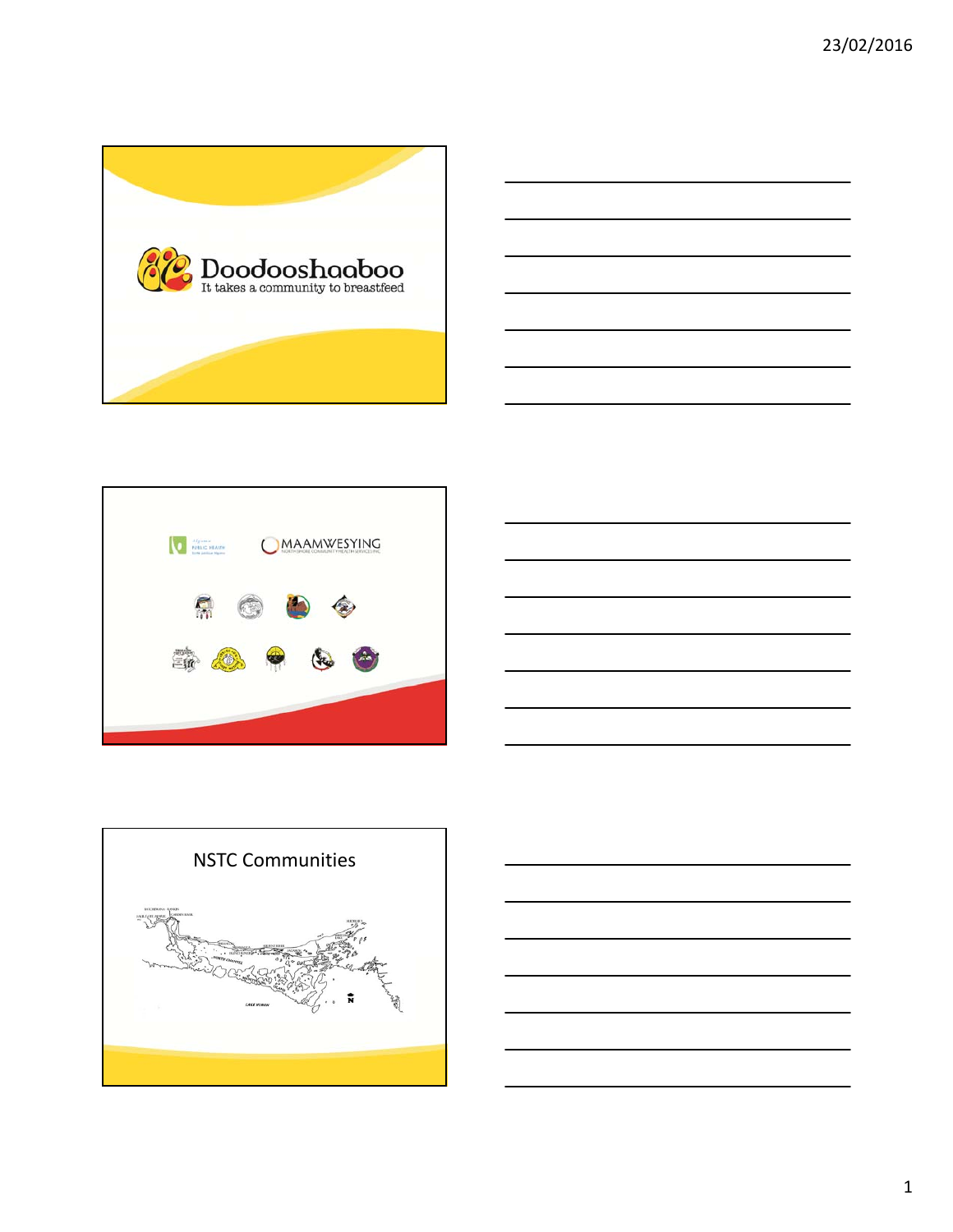| Population                                                                                                                                                                        |                           |                                      |                           |                                         |  |
|-----------------------------------------------------------------------------------------------------------------------------------------------------------------------------------|---------------------------|--------------------------------------|---------------------------|-----------------------------------------|--|
| <b>Community</b>                                                                                                                                                                  | <b>On-Reserve</b><br>2004 | <b>Total Band</b><br>Population 2003 | <b>On-Reserve</b><br>2013 | <b>Total Registered</b><br>Members 2013 |  |
| <b>Batchewana First Nation</b>                                                                                                                                                    | 663                       | 2,170                                | 700                       | 2.678                                   |  |
| <b>Garden River First Nation</b>                                                                                                                                                  | 935                       | 2,054                                | 1,150                     | 2,682                                   |  |
| <b>Thessalon First Nation</b>                                                                                                                                                     | 80                        | 542                                  | $165 -$                   | 705                                     |  |
| <b>Mississauga First Nation</b>                                                                                                                                                   | 477                       | 982                                  | 385                       | 1,218                                   |  |
| <b>Serpent River First Nation</b>                                                                                                                                                 | 325                       | 1,100                                | 321                       | 1.306                                   |  |
| <b>Sagamok Anishnawbek</b>                                                                                                                                                        | 1,278                     | 2.183                                | 1,545                     | 2,751                                   |  |
| <b>Atikameksheng Anishnawbek</b>                                                                                                                                                  | 352                       | 815                                  | 364                       | 1,226                                   |  |
| <b>Sault Ste. Marie Aboriginal Population</b><br>(Indian Friendship Centre -<br>N'Mninoeyaa Aboriginal Health<br><b>Access Centre Partner)</b><br>(Baawaating Family Health Team) | 1,278                     | 4.530                                | 1,544                     | $7.760^{11}$                            |  |
| <b>TOTAL</b>                                                                                                                                                                      | 5.388                     | 14.376                               | 6,174                     | 20.326                                  |  |

| <u> 1989 - Johann Stoff, amerikansk politiker (d. 1989)</u>                                                                                                                                                                   | $\overline{\phantom{a}}$ |
|-------------------------------------------------------------------------------------------------------------------------------------------------------------------------------------------------------------------------------|--------------------------|
|                                                                                                                                                                                                                               |                          |
|                                                                                                                                                                                                                               |                          |
|                                                                                                                                                                                                                               |                          |
|                                                                                                                                                                                                                               |                          |
|                                                                                                                                                                                                                               | ——                       |
|                                                                                                                                                                                                                               |                          |
|                                                                                                                                                                                                                               |                          |
|                                                                                                                                                                                                                               |                          |
|                                                                                                                                                                                                                               |                          |
|                                                                                                                                                                                                                               |                          |
|                                                                                                                                                                                                                               |                          |
|                                                                                                                                                                                                                               |                          |
|                                                                                                                                                                                                                               |                          |
|                                                                                                                                                                                                                               |                          |
|                                                                                                                                                                                                                               |                          |
|                                                                                                                                                                                                                               |                          |
|                                                                                                                                                                                                                               |                          |
|                                                                                                                                                                                                                               |                          |
|                                                                                                                                                                                                                               |                          |
|                                                                                                                                                                                                                               |                          |
|                                                                                                                                                                                                                               |                          |
|                                                                                                                                                                                                                               | ___                      |
|                                                                                                                                                                                                                               |                          |
|                                                                                                                                                                                                                               |                          |
|                                                                                                                                                                                                                               |                          |
|                                                                                                                                                                                                                               |                          |
|                                                                                                                                                                                                                               |                          |
|                                                                                                                                                                                                                               |                          |
|                                                                                                                                                                                                                               |                          |
|                                                                                                                                                                                                                               |                          |
|                                                                                                                                                                                                                               |                          |
|                                                                                                                                                                                                                               |                          |
| the control of the control of the control of the control of the control of the control of the control of the control of the control of the control of the control of the control of the control of the control of the control |                          |





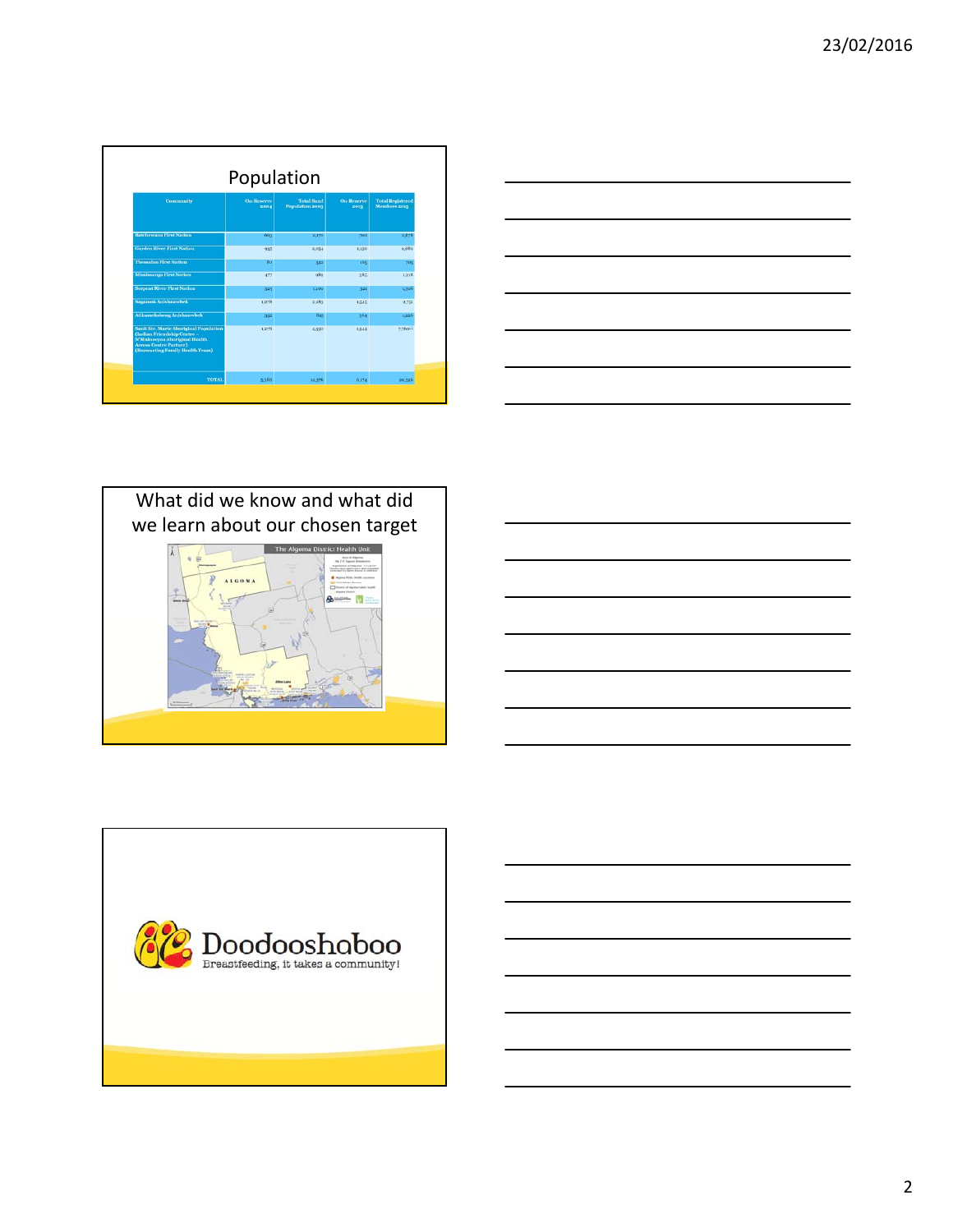#### AANIIN/BOOZHOO/HELLO

Doodooshaaboo is a breastfeeding community project done in partnership with<br>Maamwesying, North Shore Community Health Services Inc. and Algoma Public<br>Health, made possible by Best Start Health Nexus. Our goal is to ensure community.

"When you eat from the earth, like the old way, fruits, vegetables, the animals, there is a connection. When you breastfeed, you share that connection. Nurturing from the earth. "Doodooshaaboo" describes the realitionship

- Marlene Pine, Elder, Garden River First Nation

#### East End Quote

Breastfeeding:

"Anishnawbe Kwe have a spiritual nutrition from within to create balance from her for her baby – left & right. It is a special place for our babies to create a very special bond not only with their mother but with all of creation.

‐ Mary Elliot, Elder, Atikameksheng Anishnawbek

## What strategies did you use to reach your target population?

- Partnership
- Community based
- Awareness campaign life size cut‐outs
- Created resource directory guide & magnets
- Rollout
- Follow up letter & resources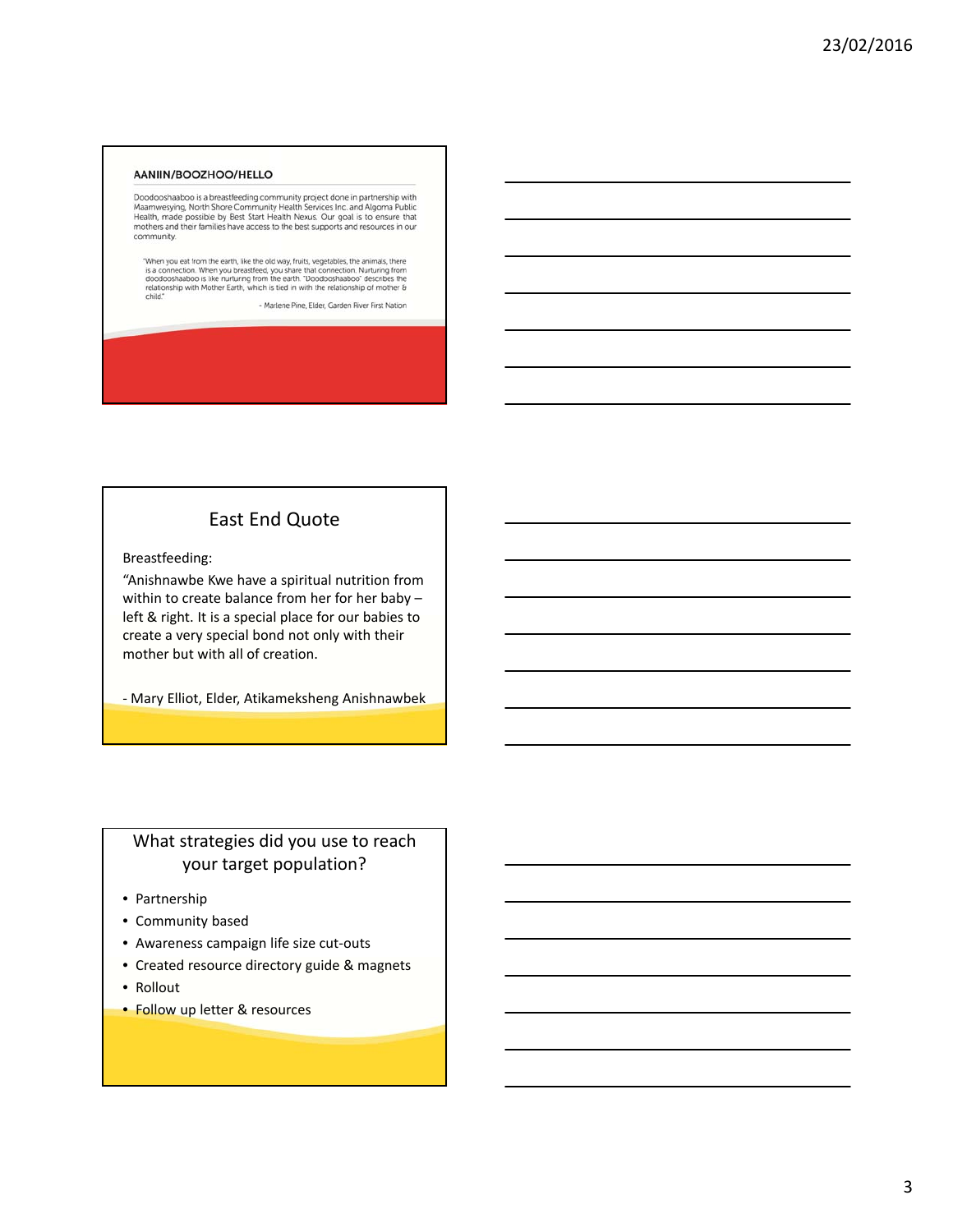# Media Releases

- Sault Star article
- Sootoday article
- APH
- CTV clip



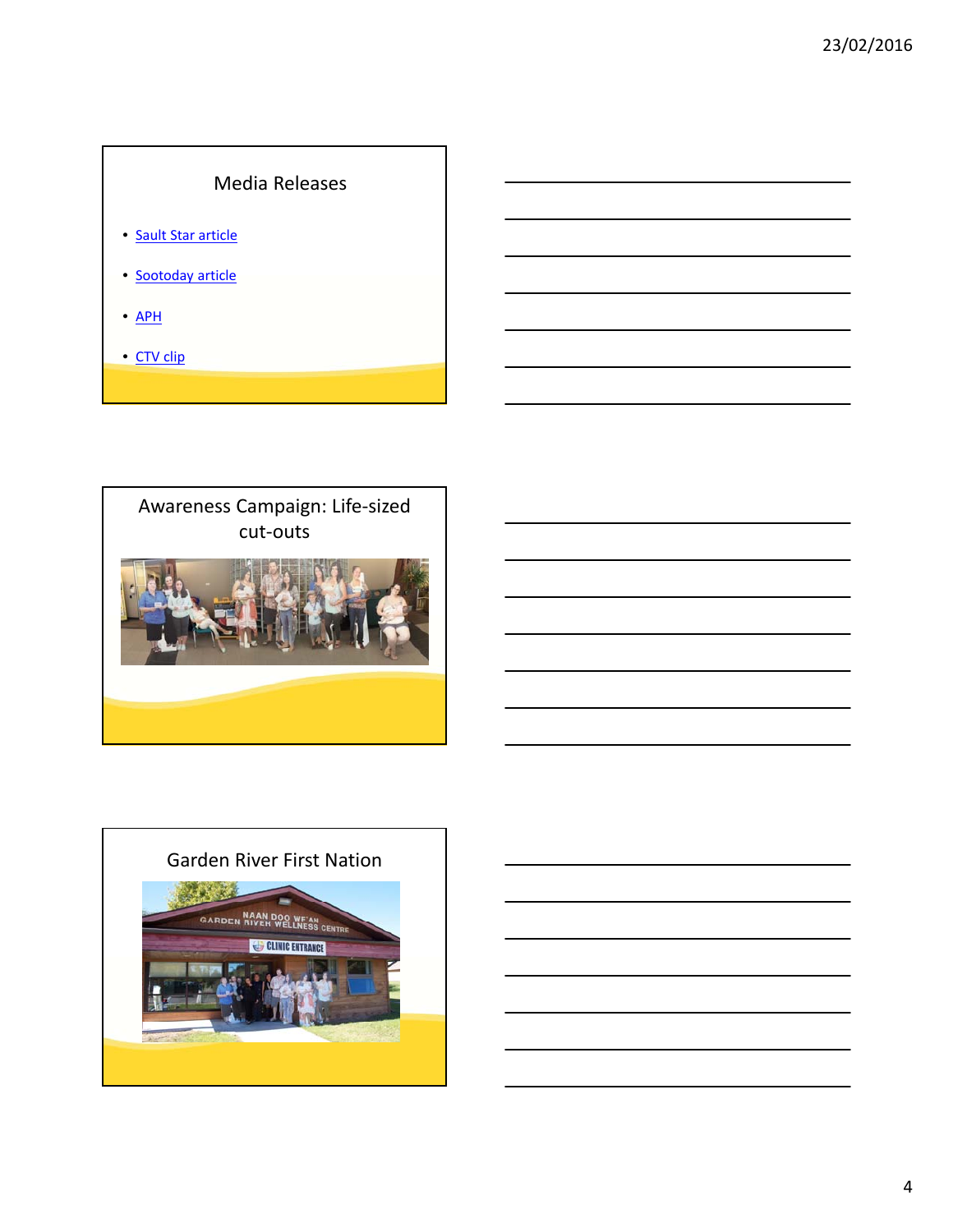



IFC Roll‐out Video



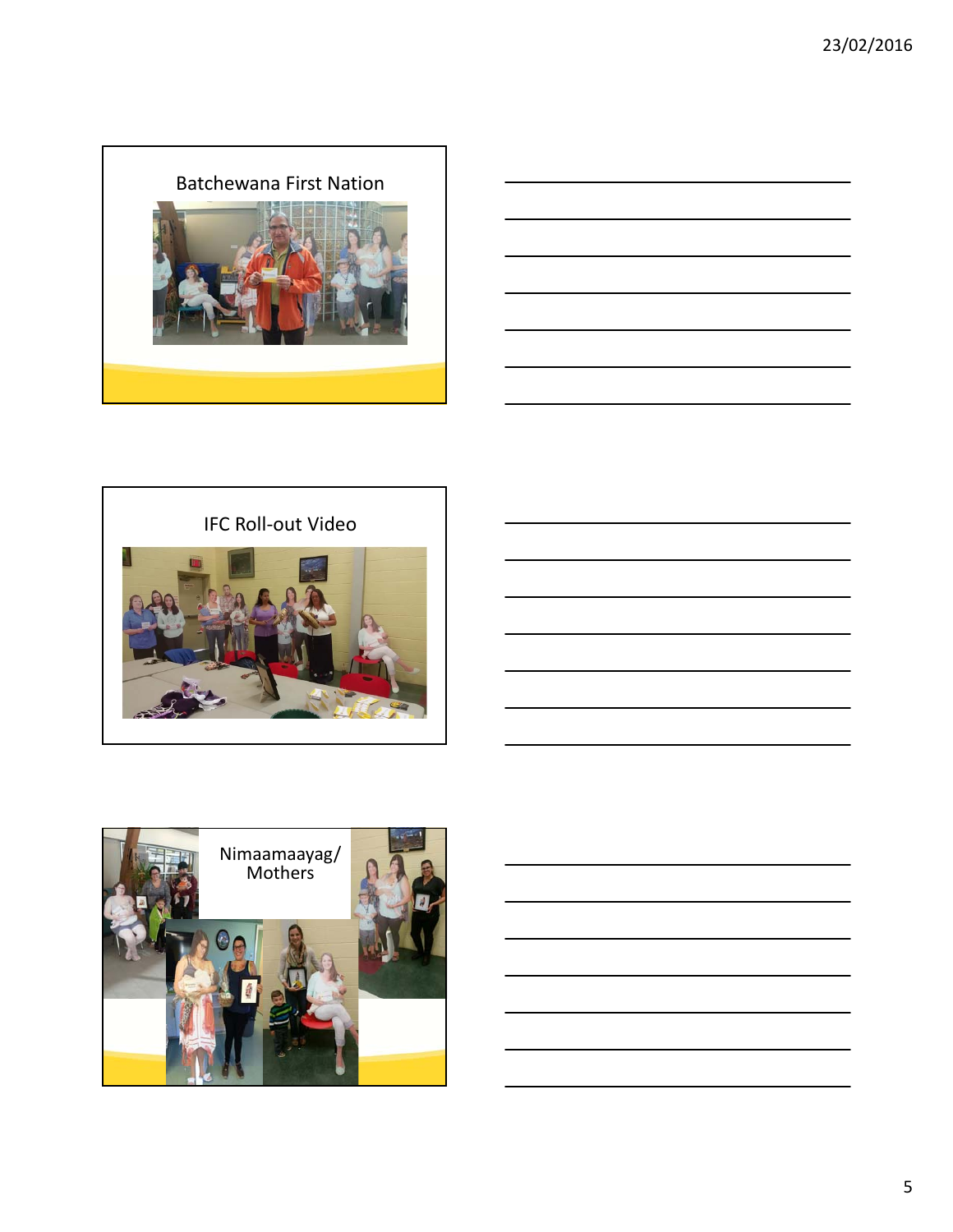

|                                                             |  | <u> 1989 - Andrea Santa Andrea Andrea Andrea Andrea Andrea Andrea Andrea Andrea Andrea Andrea Andrea Andrea Andr</u>   |
|-------------------------------------------------------------|--|------------------------------------------------------------------------------------------------------------------------|
| <u> 1989 - Johann Stein, Amerikaansk politiker (* 1958)</u> |  | $\overline{\phantom{a}}$                                                                                               |
|                                                             |  | <u> 1989 - Andrea Andrew Maria (h. 1989).</u>                                                                          |
|                                                             |  | <u> 1989 - Johann Stoff, deutscher Stoffen und der Stoffen und der Stoffen und der Stoffen und der Stoffen und der</u> |



## What was the outcome of our project?

- •increased awareness/knowledge in populations with lower rates of breastfeeding
- •improvements in breastfeeding services for populations with lower rates of breastfeeding
- •increased service provider knowledge/skills related to breastfeeding in populations with lower rates of breastfeeding
- new breastfeeding services for populations with lower rates of breastfeeding
- •Other community partners included; Sudbury District Health Unit, SAH, Group Health Centre, Obstetricians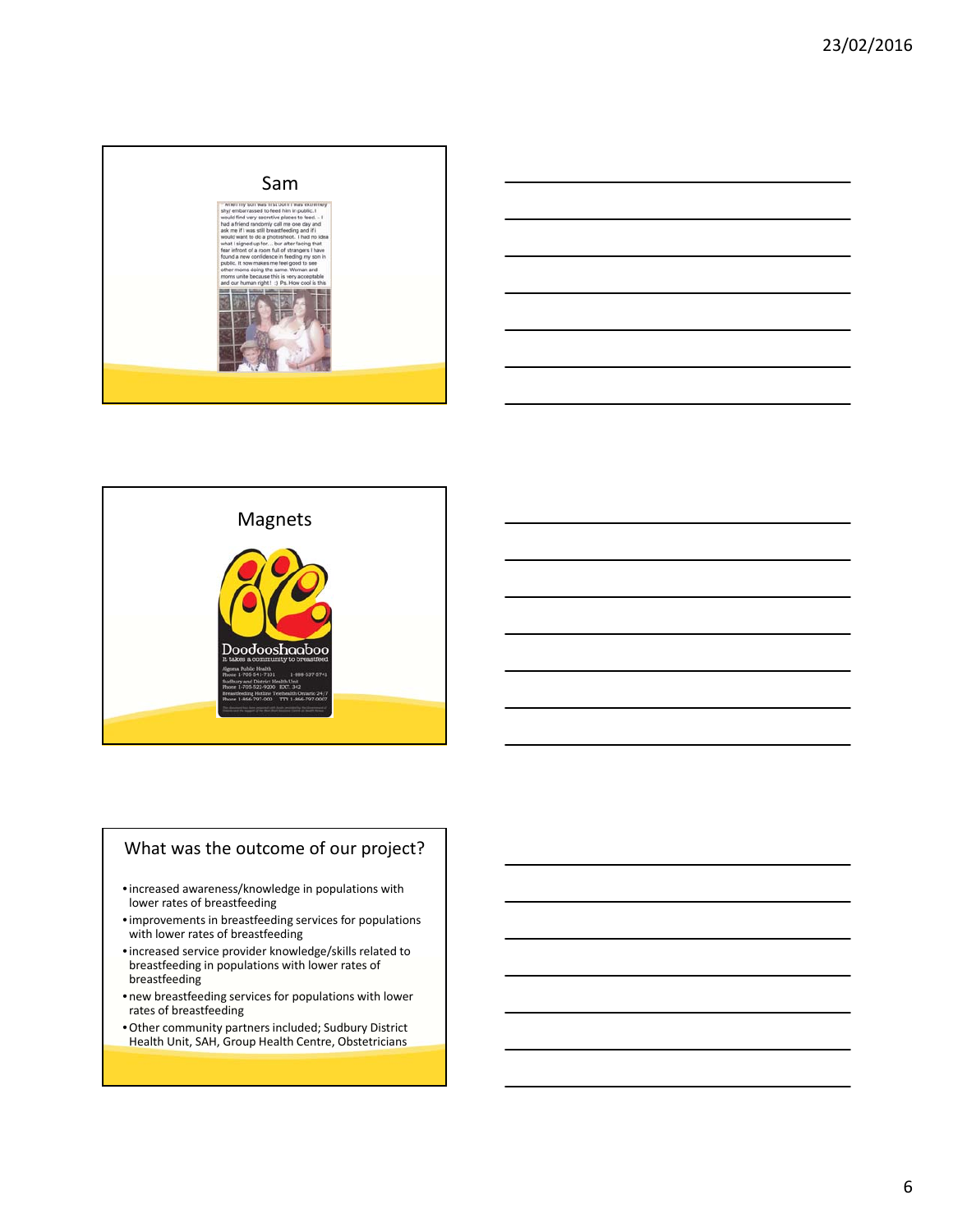#### Lessons Learned

- Relationship building
- Time
- Large geographic area
- Infrastructure & personnel
- Sustainability
- Staff turnover
- Updates
- Funding

#### Sustainability

- Reserved some resource guides and magnets for distribution in 2016‐2017
- Peer support
- Cut-outs at community events & locations
- Follw‐up media release & relaunch of the cut‐ outs in the spring